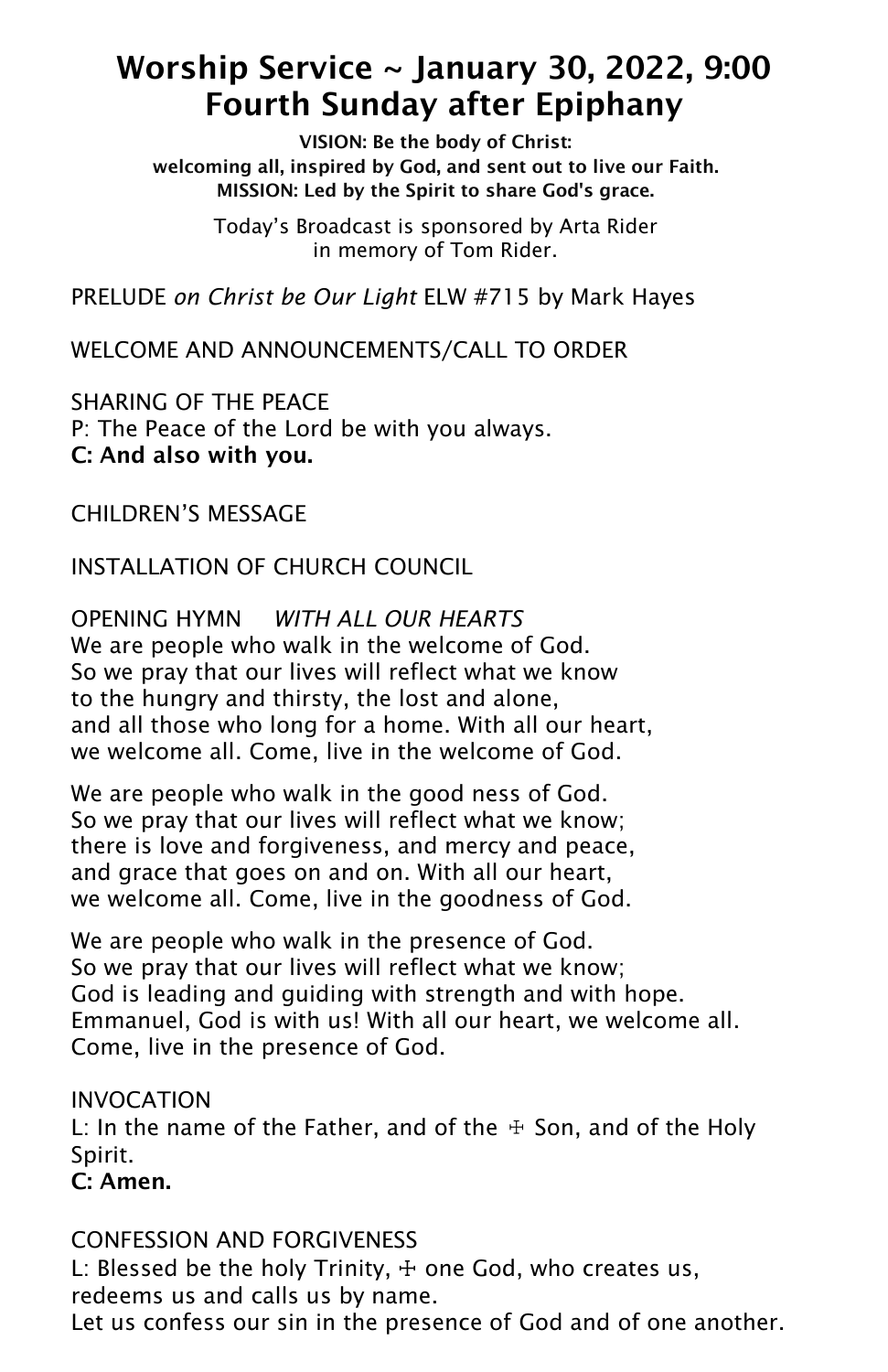L: Most merciful God,

C: we confess that we have sinned against you and your beloved children. We have turned our faces away from your glory when it did not appear as we expected. We have rejected your word when it made us confront ourselves. We have failed to show hospitality to those you called us to welcome. Accept our repentance for the things we have done and the things we have left undone. For the sake of Jesus Christ, have mercy on us. Forgive us and lead us, that we may bathe in the glory of your Son born among us, and reflect your love for all creation. Amen.

L: Rejoice in this good news: In  $+$  Christ Jesus, your sins are forgiven. You are descendants of the Most High, adopted into the household of Christ, and inheritors of eternal life. Live as freed and forgiven children of God. Amen.

PRAYER OF THE DAY

L: Let us pray, Almighty and ever-living God,

C: increase in us the gifts of faith, hope, and love; and that we may obtain what you promise, make us love what you command, through your Son, Jesus Christ, our Savior and Lord. Amen.

PRAYER LAB MINUTE

SPECIAL MUSIC *Jolene Sunsten, vocalist*

R: A reading from Jeremiah.

### Jeremiah 1:4-5

<sup>4</sup>Now the word of the LORD came to me saying, 5 "Before I formed you in the womb I knew you, and before you were born I consecrated you; I appointed you a prophet to the nations."

R: The Word of the Lord. C: Thanks be to God.

GOSPEL ACCLAMATION ELW page 151 *ALLELUIA*

 $R$ : A Gospel reading from the  $4<sup>th</sup>$  chapter of Luke. C: Glory to You, O Lord.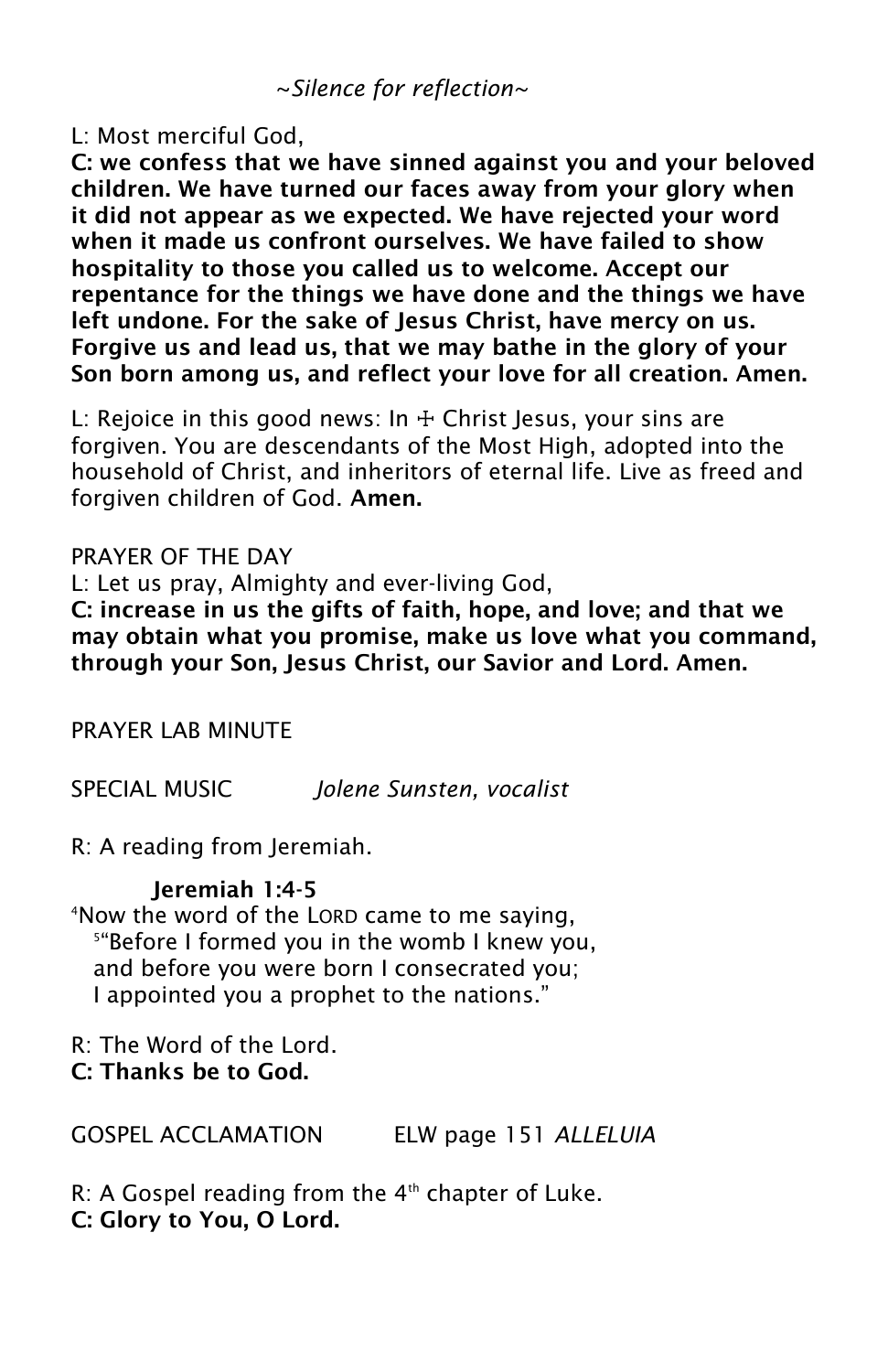## Luke 4:21-30

 $21$ Then [Jesus] began to say to [all in the synagogue in Nazareth,] "Today this scripture has been fulfilled in your hearing." <sup>22</sup>All spoke well of him and were amazed at the gracious words that came from his mouth. They said, "Is not this Joseph's son?" <sup>23</sup>He said to them, "Doubtless you will quote to me this proverb, 'Doctor, cure yourself!' And you will say, 'Do here also in your hometown the things that we have heard you did at Capernaum.'" <sup>24</sup>And he said, "Truly I tell you, no prophet is accepted in the prophet's hometown.  $25$ But the truth is, there were many widows in Israel in the time of Elijah, when the heaven was shut up three years and six months, and there was a severe famine over all the land; <sup>26</sup>yet Elijah was sent to none of them except to a widow at Zarephath in Sidon. <sup>27</sup>There were also many lepers in Israel in the time of the prophet Elisha, and none of them was cleansed except Naaman the Syrian." <sup>28</sup>When they heard this, all in the synagogue were filled with rage. <sup>29</sup>They got up, drove him out of the town, and led him to the brow of the hill on which their town was built, so that they might hurl him off the cliff.  $30B$ ut he passed through the midst of them and went on his way.

R: The Gospel of the Lord. C: Praise to You, O Christ.

HYMN OF THE DAY ELW #715 *CHRIST BE OUR LIGHT* stz 1, 5 Longing for light, we wait in darkness. Longing for truth, we turn to you. Make us your own, your holy people, light for the world to see.

Refrain: Christ, be our light! Shine in our hearts. Shine through the darkness. Christ, be our light! Shine in your church gathered today.

Many the gifts, many the people, many the hearts that yearn to belong. Let us be servants to one another, signs of your kingdom come. *Refrain*

MESSAGE Pastor John Klawiter

MUSICAL OFFERING *"Where True Charity and Love Dwell"* by Kaye Saunders; Faith Choir, Linda Burk director

OFFERTORY PRAYER

L: Let us pray. Blessed are you,

C: O God, Sovereign of the universe. You offer us new beginnings and guide us on our journey. Lead us and prepare us to carry your love to a hungry world, in the name of Christ our light. Amen.